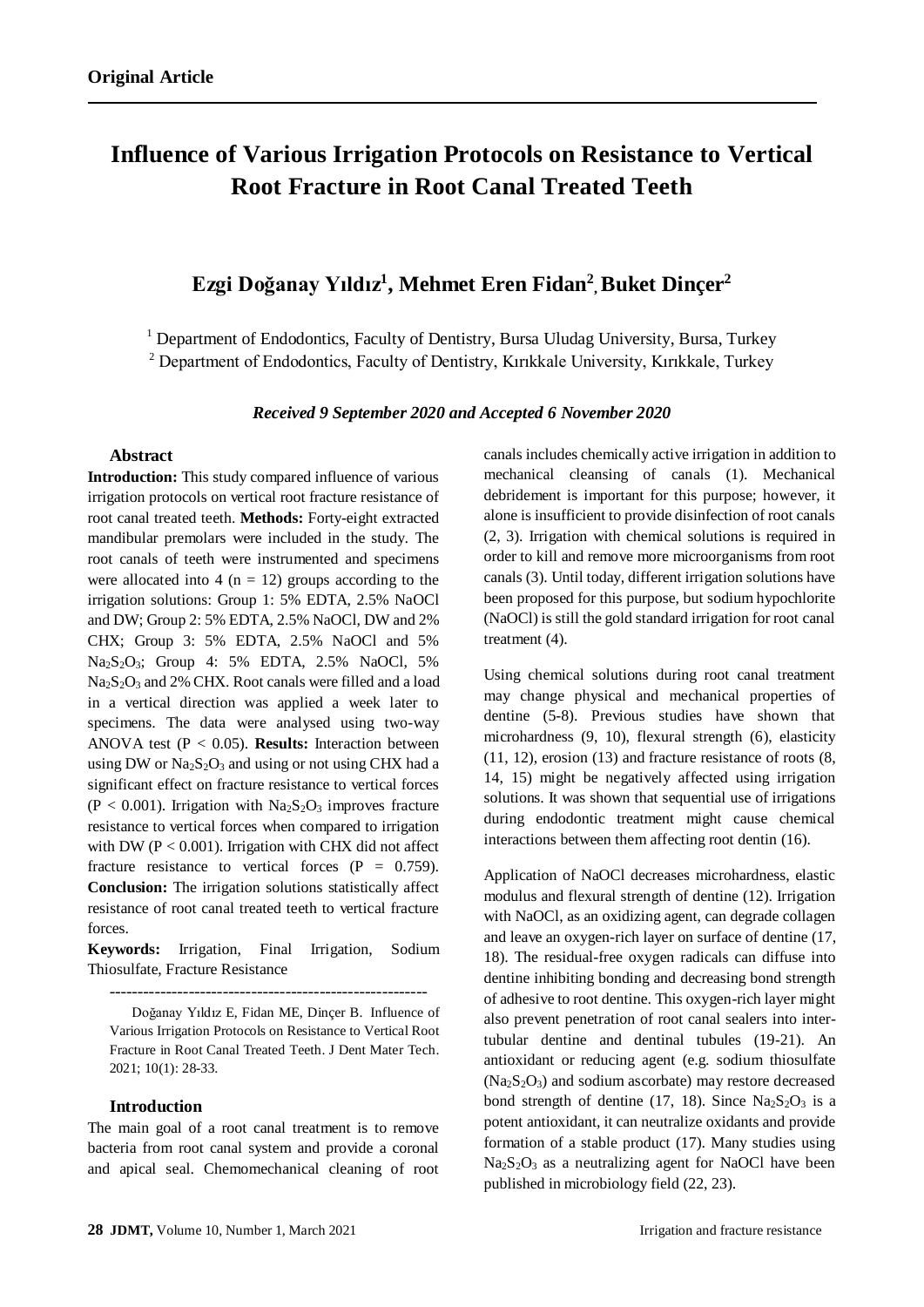This study aimed to compare influence of various irrigation protocols on resistance of root canal treated teeth to vertical forces. The null hypothesis was that there would be no significant difference among groups in regards to fracture resistance values.

## **Materials and Methods**

Forty-eight extracted single straight rooted mandibular premolars were selected for this study. Crowns of teeth were removed and a standardized length  $(13\pm1)$  was obtained.

Dimensions of teeth (mesiodistal and buccolingual) were measured and recorded using an electronic calliper. Teeth were randomly allocated into four groups  $(n=12)$ . A #15 K-file (Dentsply Sirona, Ballaigues, Switzerland) was inserted into the root canal under operating microscope. The length of the root was measured when tip of the instrument was seen at the apex. Working length was defined as 1 mm shorter of this length. Root canals were enlarged using ProTaper Universal system (Dentsply Sirona) up to F4 according to the manufacturer's instructions. After using each file, 1 mL 2.5% sodium hypochlorite (NaOCl) (Werax; Spot Dis Deposu AS, Izmir, Turkey) was used to irrigate with a side-vented irrigation needle (30-G; CK Dental Ind.Co.Ltd, Korea).

The irrigation solution as the final procedure of experimental groups was as follow:

*Group 1:* 5% ethylenediaminetetraaceticacid (EDTA), 2.5% NaOCl and distilled water (DW)

*Group 2:* 5% EDTA, 2.5% NaOCl, DW and 2% chlorhexidine (CHX)

*Group 3:* 5% EDTA, 2.5% NaOCl and 5% Na<sub>2</sub>S<sub>2</sub>O<sub>3</sub>

*Group 4:* 5% EDTA, 2.5% NaOCl, 5% Na<sub>2</sub>S<sub>2</sub>O<sub>3</sub> and 2% CHX.

EDTA and NaOCl were used in order to dissolve organic and inorganic contents of smear layer, respectively. DW and  $Na<sub>2</sub>S<sub>2</sub>O<sub>3</sub>$  was used in order to remove oxygen-rich layer formed due to NaOCl use. CHX was used to change surface energy and wetting angle.

During final irrigation procedure, 5 ml of each solution was used. The irrigation needle was bended at a length corresponding to 1 mm short of working length and inserted into the canal until the bending. After completion of irrigation protocols, root canals were dried, and obturated with gutta-percha and sealer (2seal; VDW, Munchen, Germany) using lateral condensation technique. All teeth were kept at 37 °C in 100% humidity for one week to allow root canal sealer set.

The specimens were mounted vertically on custom made acrylic blocks exposing 3 mm of coronal part, while the rest was embedded in resin (Imicryl, Konya, Turkey). A cone-shaped rod was mounted on a Universal test machine (Esetron, Ankara, Turkey) directly over specimens (Figure 1). A load in a vertical direction at 1 mm/min speed was performed. Applied force was recorded (in Newtons) when fracture occurred.



Figure 1. Fracture strength test apparatus.

*Statistical Analysis* The statistical analyses were performed using SPSS 15.0 (IBM SPSS Inc, Chicago, IL) software. The statistical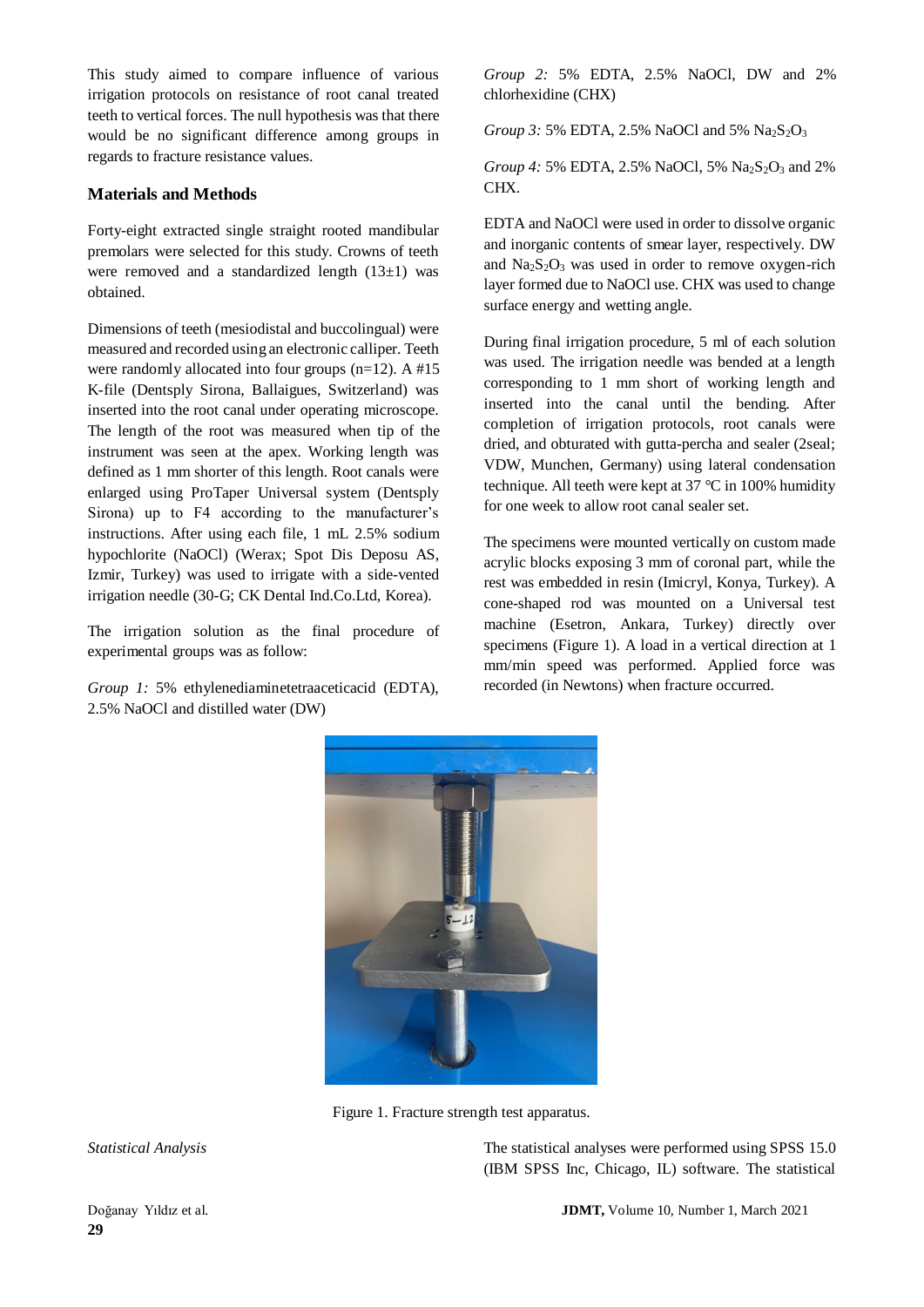significance level was set at 5%. Komolgov-Smirnov and two-factor analysis of variance (ANOVA) tests were used to analyse data.

ANOVA test was performed to ensure that groups were similar in terms of mesiodistal and buccolingual dimensions. According to ANOVA, mesiodistal and buccolingual dimensions of teeth were similar ( $P = 0.440$ ) for mesiodistal and  $P = 0.165$  for buccolingual dimensions).

The fracture strength values (mean, standard deviations, minimum and maximum) were presented in Table I.

**Table I.** Mean  $\pm$  standard deviation (SD), minimum and maximum fracture resistance values (N).

| Groups  | Mean $\pm$ SD      | Minimum | Maximum |
|---------|--------------------|---------|---------|
| Group 1 | $268.61 \pm 36.9$  | 178     | 307.4   |
| Group 2 | $302.37 \pm 17.67$ | 277.4   | 329.4   |
| Group 3 | $348.11 \pm 19.01$ | 319.7   | 372     |
| Group 4 | $308.69 \pm 44.81$ | 222     | 398.8   |
|         |                    |         |         |

 According to Komolgov-Smirnov test, data distribution was normal and homogeneous. According to ANOVA, interaction between usage of DW or  $Na<sub>2</sub>S<sub>2</sub>O<sub>3</sub>$ and using or not using CHX had a significant effect on fracture resistance to vertical forces ( $P < 0.001$ ,  $F =$ 15.896). When DW was used as solution for NaOCl removal, using CHX enhanced fracture resistance values. However, when  $Na<sub>2</sub>S<sub>2</sub>O<sub>3</sub>$  was used as solution for NaOCl removal, using CHX decreased the fracture resistance values. The type of solution used for NaOCl removal (DW or  $Na<sub>2</sub>S<sub>2</sub>O<sub>3</sub>$ ) showed statistically significant difference. Irrigation with  $Na<sub>2</sub>S<sub>2</sub>O<sub>3</sub>$  improved fracture resistance to the vertical forces when compared to irrigation with DW ( $P < 0.001$ ,  $F = 21.858$ ). Irrigation with CHX did not affect the fracture resistance to the vertical forces (P =  $0.759$ , F =  $0.095$ ).

#### **Discussion**

**Results**

In the present study, the influence of various irrigation protocols on resistance of root canal treated teeth to vertical fracture forces were assessed. The null hypothesis was that there would be no significant difference among groups with regard to fracture resistance to vertical forces. According to statistical analysis, significant differences among groups were found. Therefore, the null hypothesis was not accepted.

NaOCl is the most preferred irrigation solution in endodontics. However, it is known that the use of NaOCl causes dentine bond strength reduction. This feature of NaOCl could be related to forming a less receptive bonding surface (24). Irrigation with NaOCl can leave an oxygen-rich layer on surface of dentine, and this layer decrease bond strength of root canal sealer to root dentin (19-21).  $Na<sub>2</sub>S<sub>2</sub>O<sub>3</sub>$  is a neutralizing agent of NaOCl, it recovers bond strength loss because of irrigating solutions (17). In present study, it was found that irrigation with  $Na<sub>2</sub>S<sub>2</sub>O<sub>3</sub>$  improved fracture resistance to vertical forces when compared to irrigation with DW (P  $<$  0.001). This result can be attributed to antioxidizing effect of  $Na<sub>2</sub>S<sub>2</sub>O<sub>3</sub>$ . According to our literature research, there is no similar study in the literature. Therefore, a direct comparison cannot be performed. Nassar et al. (25) reported that irrigation with sodium ascorbate after using NaOCl enhanced bond strength of Epiphany SE sealer to dentine. Lai et al. (26) and Vongphan et al. (18) showed that using sodium ascorbate after using NaOCl significantly increased bond strength of adhesive systems. Pimentel Correa et al. (17) found that using Na<sub>2</sub>S<sub>2</sub>O<sub>3</sub> after using NaOCl and citric acid provided bond strength of composite resin to the dentine to enhance. Although a direct comparison is not possible, results of these studies are along with results of the present study.

Irrigation with DW showed lower fracture resistance values when compared to irrigation with  $Na<sub>2</sub>S<sub>2</sub>O<sub>3</sub>$  (P < 0.001). It has been postulated that this could be attributed to lack of DW in removing oxygen layer compared to  $Na<sub>2</sub>S<sub>2</sub>O<sub>3</sub>$ .

It has been shown that CHX changes surface energy and wetting angle, thus it improves penetration and bond strength of an epoxy resin-based root canal sealer and wettability of dentine (27, 28). CHX may protect collagen from host-derived proteases, which degenerate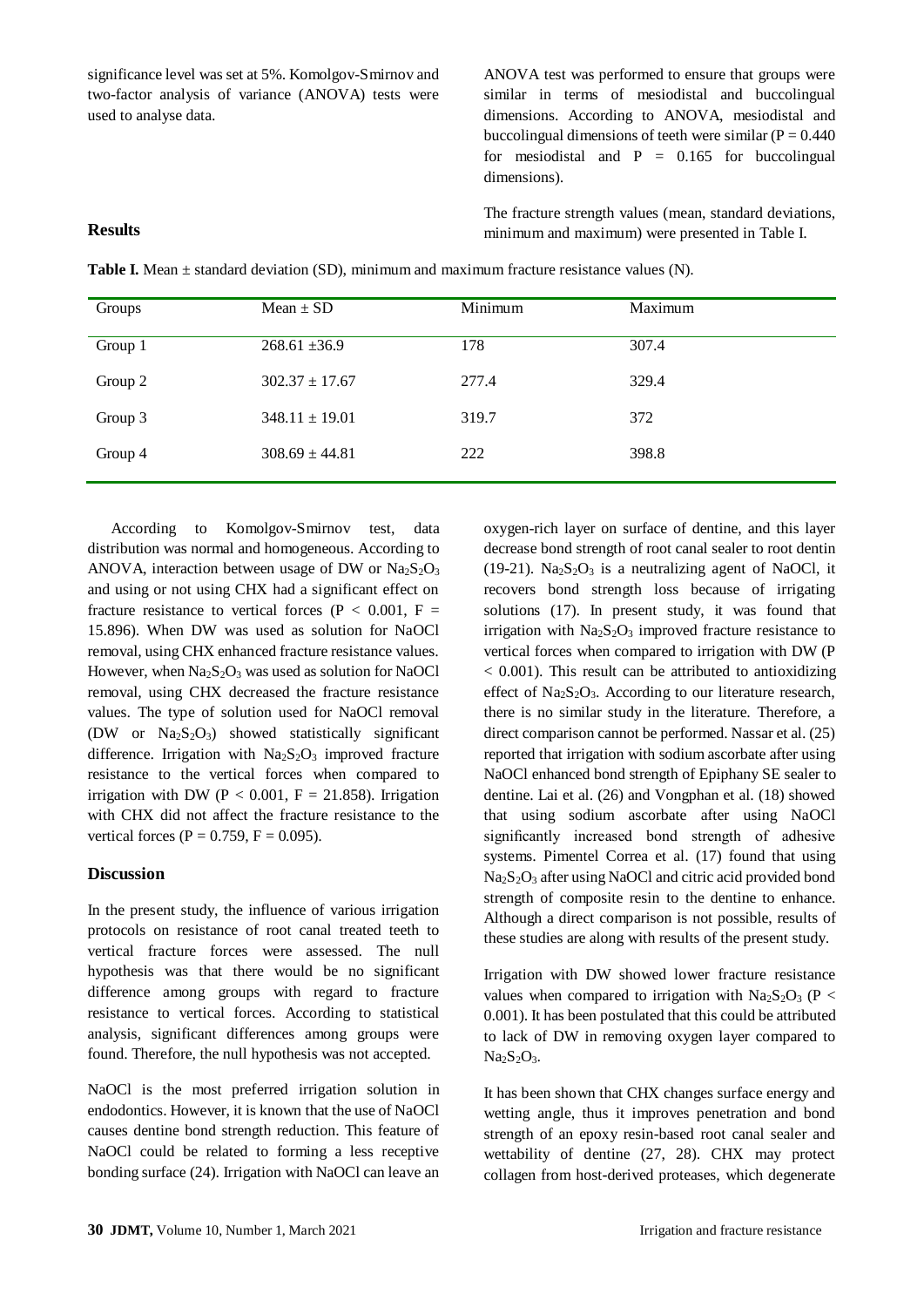collagen in demineralized dentine (29, 30). Despite these properties of CHX, in present study, it was found that irrigation with CHX did not affect fracture resistance to vertical forces ( $P = 0.759$ ). However, interaction between using DW or  $Na<sub>2</sub>S<sub>2</sub>O<sub>3</sub>$  and using or not using CHX had a significant effect on fracture resistance to vertical forces  $(P < 0.001)$ . This result may be attributed to white colored precipitate which forms due to irrigation with CHX after  $Na<sub>2</sub>S<sub>2</sub>O<sub>3</sub>$ . This precipitate may decrease fracture resistance to vertical forces.

Since adaptation, penetration and bond strength of root canal sealers decrease in presence of smear layer on root canal walls (31, 32), removal of this layer may enhance fracture resistance of teeth to vertical forces (33). Therefore, it is required to use an organic dissolvent and an inorganic dissolvent for final irrigation. In the present study, 5% EDTA and 2.5% NaOCl were used in order to remove smear layer in all of the groups.

Since using NaOCl remains an oxygen-rich layer decreasing bond strength of root canal sealer to root dentine (19-21), irrigation was not finished with hypochlorite in any of group in present study.

The main limitations of this in vitro study were that teeth were decoronated in order to obtain a standardized length and periodontal ligament was not simulated.

## **Conclusion**

The results of present study demonstrated that irrigation solutions have a significant impact on fracture resistance of root canal treated teeth to vertical forces. According to results of the present study, it can be claimed that irrigation with 5%  $Na<sub>2</sub>S<sub>2</sub>O<sub>3</sub>$  enhances fracture resistance values of root canal treated teeth when compared to irrigation with DW.

# **Conflict of Interest**

The authors deny any conflicts of interest related to this study.

#### **Acknowledge**

The authors deny any conflicts of interest related to this study. This study was presented at the 19th European Society of Endodontology (ESE) Congress, 11-14 September 2019, Vienna, Austria.

#### **References**

1. Marending M, Paque F, Fischer J, Zehnder M. Impact of irrigant sequence on mechanical properties of human root dentin. J Endod 2007;33(11):1325-1328.

2. Bystrom A, Sundqvist G. Bacteriologic evaluation of the efficacy of mechanical root canal instrumentation in endodontic therapy. Scand J Dent Res 1981;89(4):321- 328.

3. Dalton BC, Orstavik D, Phillips C, Pettiette M, Trope M. Bacterial reduction with nickel-titanium rotary instrumentation. J Endod 1998;24(11):763-767.

4. Zehnder M. Root canal irrigants. J Endod 2006;32(5):389-398.

5. Hu X, Ling J, Gao Y. Effects of irrigation solutions on dentin wettability and roughness. J Endod 2010;36(6):1064-1067.

6. Zhang K, Kim YK, Cadenaro M, Bryan TE, Sidow SJ, Loushine RJ, et al. Effects of different exposure times and concentrations of sodium hypochlorite/ethylenediaminetetraacetic acid on the structural integrity of mineralized dentin. J Endod 2010;36(1):105-109.

7. Ozdemir HO, Buzoglu HD, Calt S, Cehreli ZC, Varol E, Temel A. Chemical and ultramorphologic effects of ethylenediaminetetraacetic acid and sodium hypochlorite in young and old root canal dentin. J Endod 2012;38(2):204-208.

8. Uzunoglu E, Aktemur S, Uyanik MO, Durmaz V, Nagas E. Effect of ethylenediaminetetraacetic acid on root fracture with respect to concentration at different time exposures. J Endod 2012;38(8):1110-1113.

9. Slutzky-Goldberg I, Maree M, Liberman R, Heling I. Effect of sodium hypochlorite on dentin microhardness. J Endod 2004;30(12):880-882.

10. Oliveira LD, Carvalho CA, Nunes W, Valera MC, Camargo CH, Jorge AO. Effects of chlorhexidine and sodium hypochlorite on the microhardness of root canal dentin. Oral Surg Oral Med Oral Pathol Oral Radiol Endod 2007;104(4):e125-128.

11. Grigoratos D, Knowles J, Ng YL, Gulabivala K. Effect of exposing dentine to sodium hypochlorite and calcium hydroxide on its flexural strength and elastic modulus. Int Endod J 2001;34(2):113-119.

12. Sim TP, Knowles JC, Ng YL, Shelton J, Gulabivala K. Effect of sodium hypochlorite on mechanical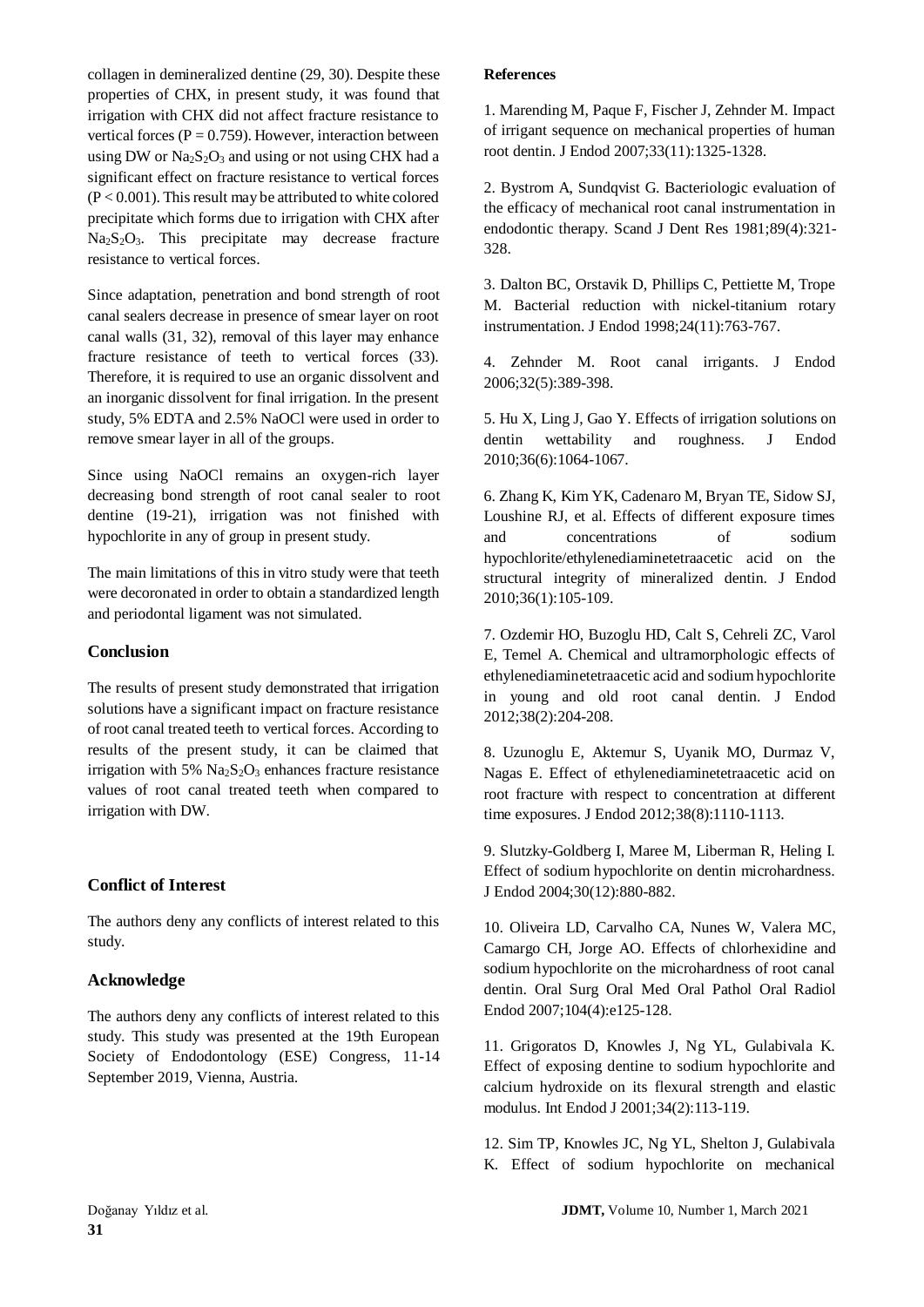properties of dentine and tooth surface strain. Int Endod J 2001;34(2):120-132.

13. Sen BH, Erturk O, Piskin B. The effect of different concentrations of EDTA on instrumented root canal walls. Oral Surg Oral Med Oral Pathol Oral Radiol Endod 2009;108(4):622-627.

14. Uzunoglu E, Yilmaz Z, Erdogan O, Gorduysus M. Final Irrigation Regimens Affect Fracture Resistance Values of Root-filled Teeth. J Endod 2016;42(3):493- 495.

15. Turk T, Kaval ME, Sarikanat M, Hulsmann M. Effect of final irrigation procedures on fracture resistance of root filled teeth: an ex vivo study. Int Endod J 2017;50(8):799-804.

16. Hülsmann M. Effects of mechanical instrumentation and chemical irrigation on the root canal dentine and surrounding tissues. Endodontic Topics 2013;29:55-86.

17. Pimentel Correa AC, Cecchin D, de Almeida JF, Gomes BP, Zaia AA, Ferraz CC. Sodium Thiosulfate for Recovery of Bond Strength to Dentin Treated with Sodium Hypochlorite. J Endod 2016;42(2):284-288.

18. Vongphan N, Senawongse P, Somsiri W, Harnirattisai C. Effects of sodium ascorbate on microtensile bond strength of total-etching adhesive system to NaOCl treated dentine. J Dent 2005;33(8):689- 695.

19. Schwartz RS, Fransman R. Adhesive dentistry and endodontics: materials, clinical strategies and procedures for restoration of access cavities: a review. J Endod 2005;31(3):151-165.

20. Rueggeberg FA, Margeson DH. The effect of oxygen inhibition on an unfilled/filled composite system. J Dent Res 1990;69(10):1652-1658.

21. Abuhaimed TS, Abou Neel EA. Sodium Hypochlorite Irrigation and Its Effect on Bond Strength to Dentin. Biomed Res Int 2017;2017:1930360.

22. Gomes BP, Martinho FC, Vianna ME. Comparison of 2.5% sodium hypochlorite and 2% chlorhexidine gel on oral bacterial lipopolysaccharide reduction from primarily infected root canals. J Endod 2009;35(10):1350-1353.

23. Rocas IN, Siqueira JF, Jr. Comparison of the in vivo antimicrobial effectiveness of sodium hypochlorite and chlorhexidine used as root canal irrigants: a molecular microbiology study. J Endod 2011;37(2):143-150.

24. Weston CH, Ito S, Wadgaonkar B, Pashley DH. Effects of time and concentration of sodium ascorbate on reversal of NaOCl-induced reduction in bond strengths. J Endod 2007;33(7):879-881.

25. Nassar M, Awawdeh L, Jamleh A, Sadr A, Tagami J. Adhesion of Epiphany self-etch sealer to dentin treated with intracanal irrigating solutions. J Endod 2011;37(2):228-230.

26. Lai SC, Mak YF, Cheung GS, Osorio R, Toledano M, Carvalho RM, et al. Reversal of compromised bonding to oxidized etched dentin. J Dent Res 2001;80(10):1919- 1924.

27. de Assis DF, Prado M, Simao RA. Evaluation of the interaction between endodontic sealers and dentin treated with different irrigant solutions. J Endod 2011;37(11):1550-1552.

28. Prado M, de Assis DF, Gomes BP, Simao RA. Effect of disinfectant solutions on the surface free energy and wettability of filling material. J Endod 2011;37(7):980- 982.

29. De Munck J, Van den Steen PE, Mine A, Van Landuyt KL, Poitevin A, Opdenakker G, et al. Inhibition of enzymatic degradation of adhesive-dentin interfaces. J Dent Res 2009;88(12):1101-1106.

30. Kim DS, Kim J, Choi KK, Kim SY. The influence of chlorhexidine on the remineralization of demineralized dentine. J Dent 2011;39(12):855-862.

31. Vilanova WV, Carvalho-Junior JR, Alfredo E, Sousa-Neto MD, Silva-Sousa YT. Effect of intracanal irrigants on the bond strength of epoxy resin-based and methacrylate resin-based sealers to root canal walls. Int Endod J 2012;45(1):42-48.

32. Faria MI, Sousa-Neto MD, Souza-Gabriel AE, Alfredo E, Romeo U, Silva-Sousa YT. Effects of 980-nm diode laser on the ultrastructure and fracture resistance of dentine. Lasers Med Sci 2013;28(1):275-280.

33. Ballal NV, Tweeny A, Khechen K, Prabhu KN, Satyanarayan, Tay FR. Wettability of root canal sealers on intraradicular dentine treated with different irrigating solutions. J Dent 2013;41(6):556-560.